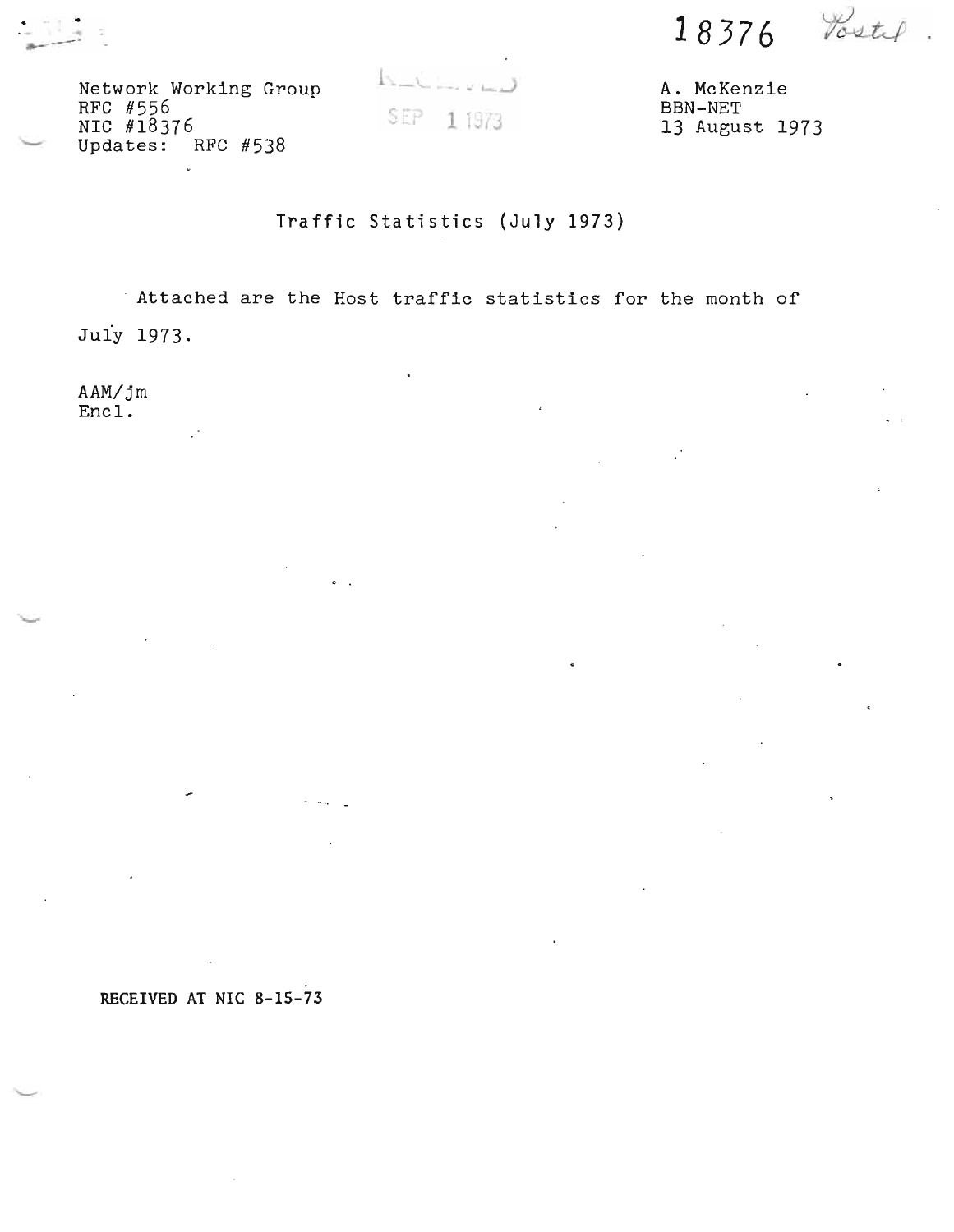## NEAMLE TUGHOUGHP TZOH (PACKETS UJPPJD)

 $\bullet$ 

## **JJLY** 1973

|                     |                              | INTER-<br><b>NODE</b>         | $INFA-$<br><b>NUDE</b> | TUTAL              | AVG. DAILY<br>INTERNODE | DAYS | Þ              |
|---------------------|------------------------------|-------------------------------|------------------------|--------------------|-------------------------|------|----------------|
| <b>JCLA</b>         | <b>JCLA</b> HUST 3<br>HUST I | $-398674$<br>1575798          | 84817<br>155225        | 389487<br>1731323  |                         |      | Þ              |
|                     |                              | 1884468                       | 235142                 | 2121517            | 5.3789                  | 31   |                |
| <b>SRI</b><br>$S-1$ | HUST 7<br>HUST <sub>1</sub>  | 3958512<br>202939             | 11324133<br>25711      | 15278514<br>288649 |                         |      | Þ              |
|                     |                              | 4221451                       | 11345834               | 15557251           | 136176                  | 31   | Þ              |
| <b>JCSB</b>         | HOST 9<br>JCSB HUST L        | 1503425<br>334498             | $-5.3.3854$<br>0544    | 2169284<br>341942  |                         |      | $\mathfrak{p}$ |
|                     |                              | 1943924                       | $-0.17398$             | 2514322            | 01335                   | 31   | Þ              |
| <b>JTAH</b>         | HOST J                       | 735892                        | 5.1949                 | 785941             | 23733                   | 31   |                |
| <b>BBN</b>          | HUST 7                       | $\overline{\mathbf{g}}$       | 41135                  | $-41144$           |                         |      | Þ              |
| <b>BBE</b>          | <b>HOST 1</b>                | 4557537                       | 636982                 | 5187512            |                         |      |                |
| <b>REF</b>          | HUST <sub>2</sub>            | 37255                         | 24758                  | 52413              |                         |      | ♪              |
| <b>ARE</b>          | HUST 3                       | 125857                        | 133512                 | 251379             |                         |      |                |
|                     |                              | 4714557                       | 830388                 | 5551448            | 152430                  | 31   | Þ              |
| MIT                 | HUST 4                       | 311997                        | 155142                 | 456239             |                         |      |                |
| rIT                 | HUST <sub>1</sub>            | 0.95453                       | 230052                 | 931715             |                         |      | Þ              |
| MT                  | HUST <sub>2</sub>            | 859121                        | 1100740                | 2125157            |                         |      |                |
| MIT                 | HUST <sub>3</sub>            | 777414                        | 959524                 | 1745934            |                         |      |                |
|                     |                              | 2642595                       | 2527354                | 5159955            | 85245                   | 31   | $\mathbf{I}$   |
|                     | RAND HUST 7                  | 971335                        | 34434                  | 1.145774           |                         |      |                |
| RAWD                | H05T 1                       | 环                             | $\frac{41}{4}$         | $\sim$ 41          |                         |      | ≯              |
|                     |                              |                               |                        |                    |                         |      |                |
|                     |                              | 971335                        | 34475                  | 1445811            | 31333                   | 31   | $\mathbf{r}$   |
| SIDC                | HUST 7                       | $1^{74}134$                   | 5902                   | 1.5195             | - 327                   | 31   |                |
| HQHJ                | HUST 7                       | $1255473 - 2555933 - 3899394$ |                        |                    |                         |      | $\mathbf{D}$   |
| HAPJ                | HUST <sub>1</sub>            | 848225                        | 3.397845               | 4545471            |                         |      |                |
|                     |                              |                               |                        |                    |                         |      |                |
|                     |                              | 2113595                       | 0254595                | 8308391            | 68184                   | 31   | $\mathbf{r}$   |
| LING                | HUST J                       | 12472                         | 33948                  | 35424              |                         |      |                |
| LIN.                | <b>HOST 1</b>                | - 33587                       | 59.185                 | 152773             |                         |      | D              |
| LING.               | HUST <sub>2</sub>            | 24395                         | 29123                  | 53418              |                         |      |                |
|                     |                              |                               |                        |                    |                         |      |                |
|                     |                              | 127554                        | 122457                 | 242611             | 3889                    | 31   |                |

 $\mathfrak{a}$ .  $\mathbb{D}$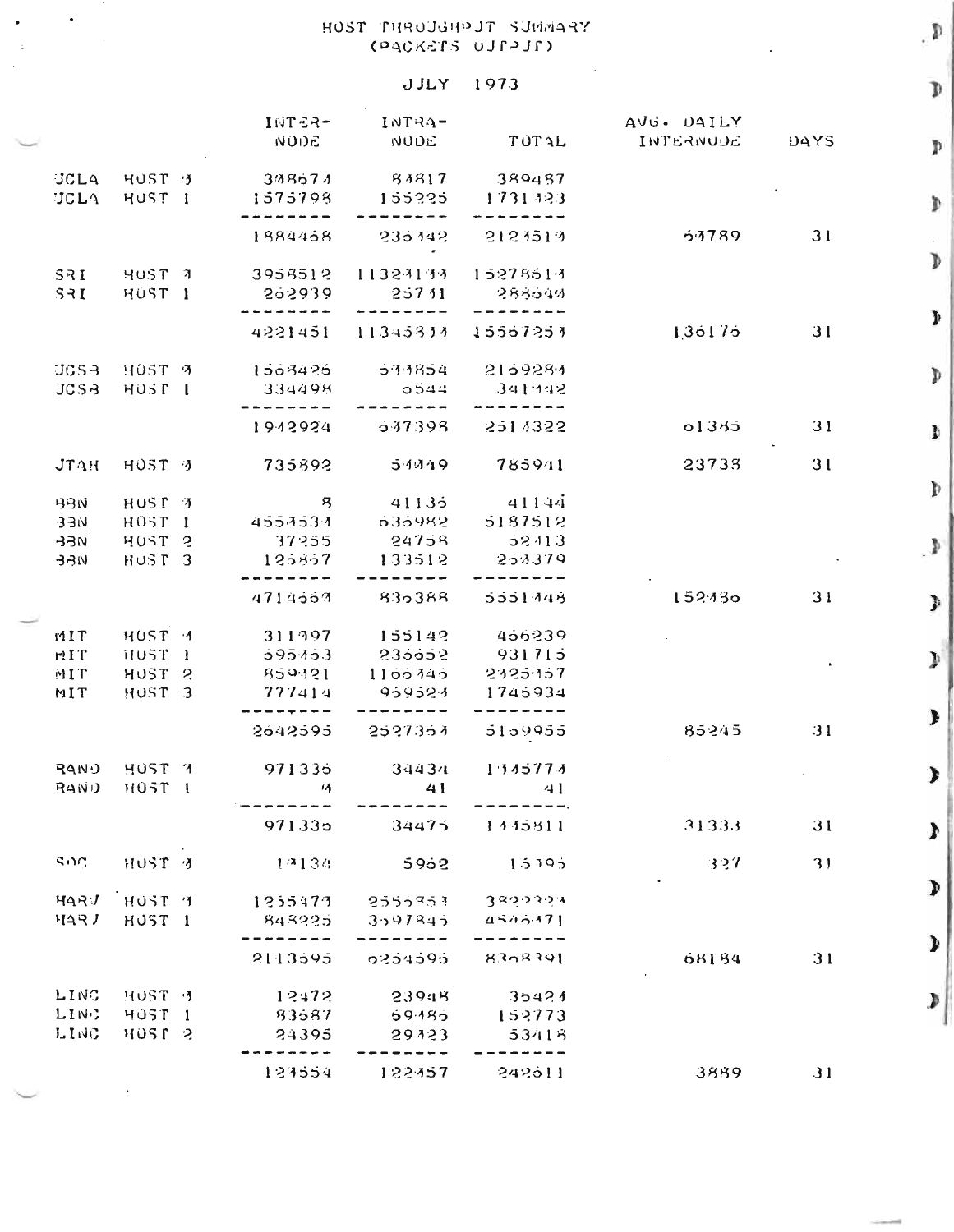| STAN         | HUST 4                       | 1943934                                                               | 13729                                | 1917739            | 01419                                     | 31              | D                                                                                                            |
|--------------|------------------------------|-----------------------------------------------------------------------|--------------------------------------|--------------------|-------------------------------------------|-----------------|--------------------------------------------------------------------------------------------------------------|
| ILL          | HUST V                       | 953582                                                                | 557                                  | 954139             | 34701                                     | 3 <sub>1</sub>  | Ю.                                                                                                           |
| CASE         | HUST 4                       | 1474452                                                               | 752413                               | 2236865            | 47553                                     | 31              | Þ                                                                                                            |
| C49N<br>C43W | HOSP 9<br>HUST <sub>1</sub>  | 1144515<br>817412                                                     | 747359<br>759189                     | 1351875<br>1575231 |                                           |                 | $\mathcal{Y}$                                                                                                |
|              |                              | 1951528                                                               | 1400548                              | 3428476            | 03275                                     | 31              | $\mathcal{D}$                                                                                                |
|              | <b>AMES</b> HOST 9           | 9256256                                                               | 85199                                | 9342455            | 293589                                    | 31              |                                                                                                              |
|              | AMEST HUST 1<br>AMEST HUST 2 | 98932<br>11474184                                                     | 14175<br>19241                       | 113148<br>11493424 |                                           |                 | $\mathcal{D}$                                                                                                |
|              |                              |                                                                       |                                      |                    |                                           |                 | Þ                                                                                                            |
|              |                              | 11573113                                                              | 33417                                | 11010024           | 373326                                    | 31              |                                                                                                              |
|              | MITRE HUST 2                 | 2719223                                                               | 1.34                                 | 2719324            | 57717                                     | 31              | Þ                                                                                                            |
| <b>ROME</b>  | HUST <sub>2</sub>            | 1:471175                                                              | $-112$                               | 1571287            | 34554                                     | 31              |                                                                                                              |
| $N-5$        | HOST <sub>2</sub>            | 3178782                                                               | 21413                                | 3233192            | 102541                                    | 31              | Þ                                                                                                            |
| <b>ETAC</b>  | HUST <sub>2</sub>            | 1194375                                                               | - 237                                | 1194313            | 38519                                     | 31              | Þ                                                                                                            |
| 151          | HOST <sub>1</sub>            | 12941893                                                              | 250846                               | 13192737           | 417483                                    | 31              |                                                                                                              |
| <b>JSC</b>   | HOST <sub>4</sub>            | 123543                                                                | 1095743                              | 1822383            |                                           |                 | Þ                                                                                                            |
| <b>JSC</b>   | HUST <sub>2</sub>            | 3337152                                                               | 1591422                              | 4928174            |                                           |                 |                                                                                                              |
|              |                              | 3457795                                                               | 3289762                              | 6753557            | 111539                                    | 31              | $\mathcal{D}% _{0}\left( t\right) \equiv\mathcal{D}_{0}\left( t\right) \equiv\mathcal{D}_{0}\left( t\right)$ |
| GMC.         | HUST <sub>2</sub>            | 2233555                                                               | 145                                  | 2233562            | $-72354$                                  | 31              | Þ                                                                                                            |
| $00G$ B      | HUST <sub>2</sub>            | 283537                                                                | $7\sigma$                            | 284683             | 9952                                      | 3 <sup>1</sup>  |                                                                                                              |
|              |                              | SDAC HOST 4 49415 55 49474                                            |                                      |                    |                                           |                 | Þ                                                                                                            |
|              |                              | SOAC HOST 2 576574 132 675745                                         |                                      | --------           |                                           |                 |                                                                                                              |
|              |                              | --------                                                              | $725589$ 187 725775                  |                    | 234.76                                    | 31              | Þ                                                                                                            |
|              |                              | BELV HAD NU PRAFFIC                                                   |                                      |                    |                                           | 31              | Þ                                                                                                            |
|              |                              | 9894 HOST 3 22791 228918 251739<br>4324 HOST 2 1374912 227515 1331527 |                                      |                    |                                           |                 | Þ                                                                                                            |
|              |                              | $- - -$                                                               | ----<br>$1995843$ $456433$ $1553235$ |                    | 35381                                     | 31              |                                                                                                              |
|              |                              | ABER HAD NO TRAFFIC                                                   |                                      |                    |                                           | 31              | Þ                                                                                                            |
|              |                              |                                                                       |                                      |                    |                                           |                 |                                                                                                              |
|              |                              |                                                                       |                                      |                    | BBN T HOST 2 1925755 139321 2765376 62121 | $\overline{31}$ | Þ                                                                                                            |
|              | CCA HUST 2                   | CCA HOST 4 1464333 23384494 24844434                                  | $1454439$ $186125$ $1636164$         |                    |                                           |                 |                                                                                                              |
|              |                              |                                                                       |                                      |                    |                                           |                 | D                                                                                                            |
|              |                              |                                                                       | $291/3372 - 2355522/4 - 25475597$    |                    | 93883                                     | 31              |                                                                                                              |

 $\dot{\mathbb{P}}$ 

J